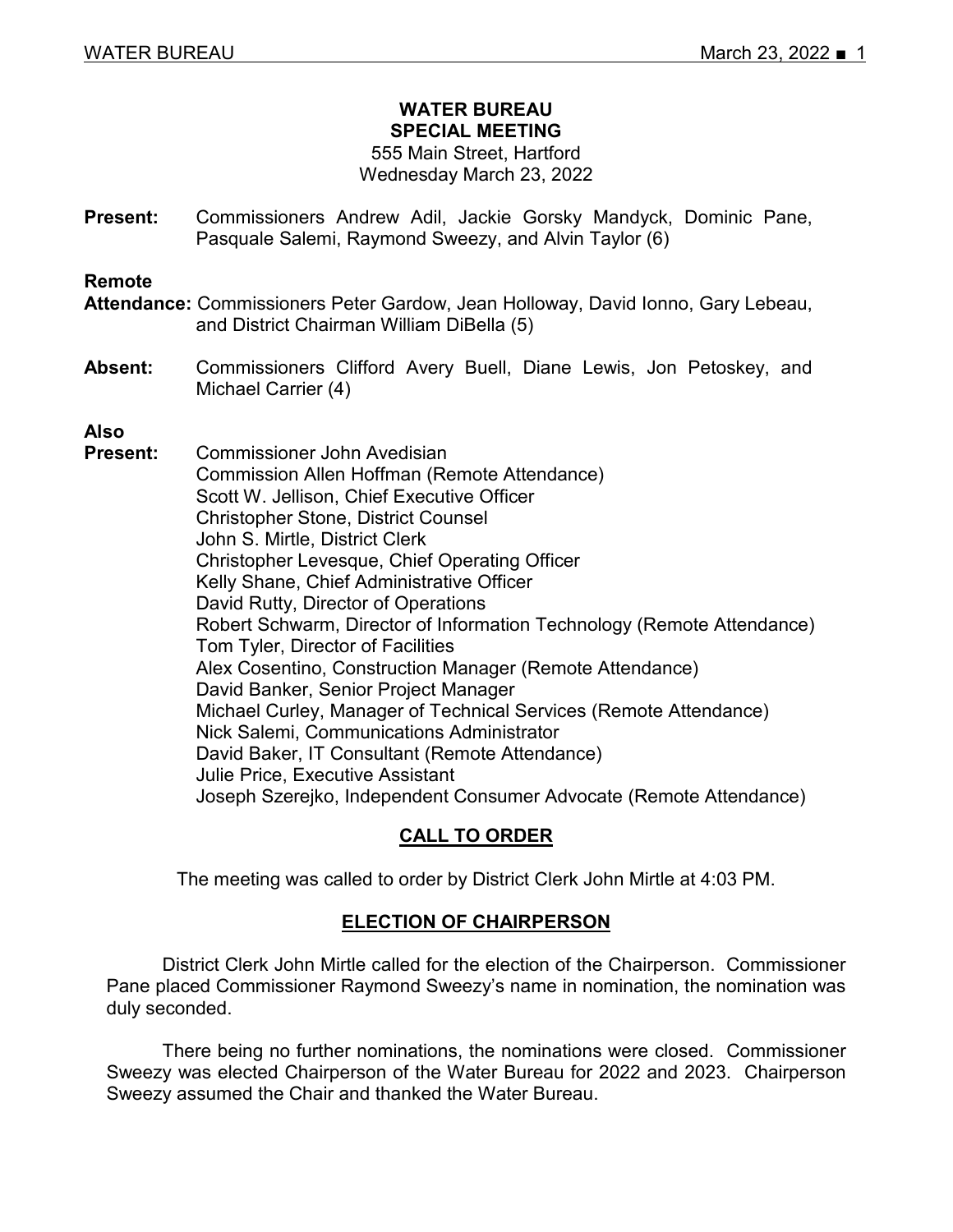## **ELECTION OF VICE CHAIRMAN**

Chairman Sweezy called for the election of the Vice Chairperson. Commissioner Taylor placed Commissioner Dominic Pane's name in nomination and the nomination was duly seconded.

There being no further nominations, the nominations were closed. Commissioner Dominic Pane was elected Vice Chairperson of the Water Bureau for 2022 and 2023.

#### **PUBLIC COMMENTS RELATIVE TO AGENDA ITEMS**

No one from the public appeared to be heard.

#### **APPROVAL OF MEETING MINUTES**

*On motion made by Commissioner Adil and duly seconded, the meeting minutes of November 22, 2021 were approved.* 

#### **RECREATION RATES AND PASSIVE RECREATION**

Chief Operating Officer Christopher Levesque presented on MDC recreation rates and passive recreation. No changes to current rates were made.

### **POTENTIAL SALE OF SURPLUS CLASS III WATERSHED LAND**

MDC staff discussed potential properties that the District may sell. Commissioners directed staff to identify 2 properties that are candidates for sale and bring them to the Water Bureau in 4-6 weeks for further discussion.

## **COLEBROOK RIVER LAKE DAM**

Chief Executive Officer Scott Jellison gave the Water Bureau an update regarding the Colebrook River Lake Dam.

#### **ADVANCED METER INFRASTRUCTION UPDATE**

Senior Project Manager David Banker gave a presentation on advanced meter infrastructure.

## **OPPORTUNITY FOR GENERAL PUBLIC COMMENTS**

Independent Consumer Advocate Joseph Szerejko spoke regarding agenda item #7 – Potential Sale of Surplus Land – and cautioned the Bureau and staff to be aware of statutory requirements when proceeding with any sale of water company land.

Judy Allen, of West Hartford, suggested that looking into the "highest and best use" of land does not necessarily mean the most profit. She stated Connecticut has lost a lot of trees and if any potential land for sale is forested, keeping the land as such could be the best use for that